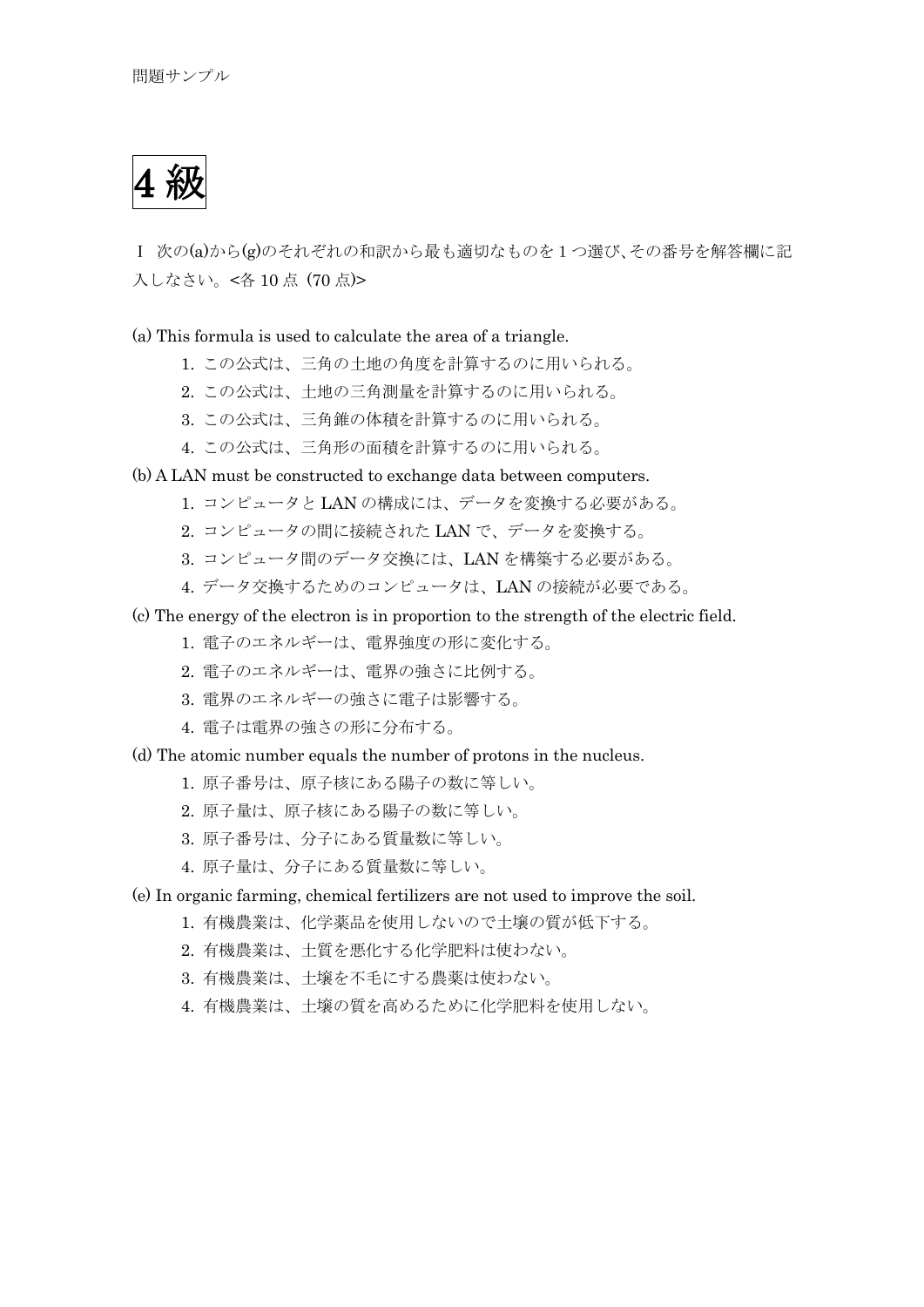(f) This homepage has been accessed more than a hundred times since we opened it.

- 1. このホームページを開設したので、100 回以上アクセスしてほしい。
- 2. このホームページを開設して以来、100 回以上もアクセスがあった。

 3. このホームページを見ていたら、100 回以上しても理解できないような記事があ った。

4. 100 回以上アクセスしたこのホームページがあったので、われわれも開設した。

- (g) The beaker is two-thirds full of water.
	- 1. ビーカーの2~3割に水が入っている。
	- 2. ビーカーに2~3目盛りまで水を入れなさい。
	- 3. 2~3滴の水をビーカーに入れなさい。
	- 4. ビーカーに水が3分の2入っている。

Ⅱ 次の(a)から(o)の英語に、それぞれ相当する日本語を選び、その番号を解答欄に記入し なさい。<各2点 (30点)>

| (a) relieve  | (1. 負担する                              | 2. 軽減する | 3. 圧力をかける) |
|--------------|---------------------------------------|---------|------------|
| (b) cellular | (1. 携帯の                               | 2. 細胞の  | 3. 軽量の)    |
|              | (c) extra (1. 余分の                     | 2. 内部の  | 3. 多数の)    |
|              | (d) advantage (1. 進歩 2. 冒険            |         | 3. 優位)     |
|              | (e) format (1. 床運動 2. 正式の             |         | 3. 書式)     |
|              | (f) compare (1. 先導する 2. 中止する 3. 比較する) |         |            |
|              | (g) convert (1. 利用する 2. 転換する 3. 応用する) |         |            |
|              | (h) resources (1. 抵抗 2. 資源 3. 記録)     |         |            |
|              | (i) uneven (1. 等質でない 2. 広範囲の 3. 偶数の)  |         |            |
|              | (j) follow (1. 後に続く 2. 未来の 3. 旧式の)    |         |            |
|              | (k) vibrate (1. 振動する 2. 反応する 3. 共鳴する) |         |            |
|              | (1) burst (1. 破壊する 2. 燃やす 3. 呼吸する)    |         |            |
|              | (m) replacement (1. 移動 2. 調整 3. 取り替え) |         |            |
|              | (n) revolution (1. 検査 2. 回転 3. 溶液)    |         |            |
|              | (o) function (1. 機種 2. 機能 3. 機械類)     |         |            |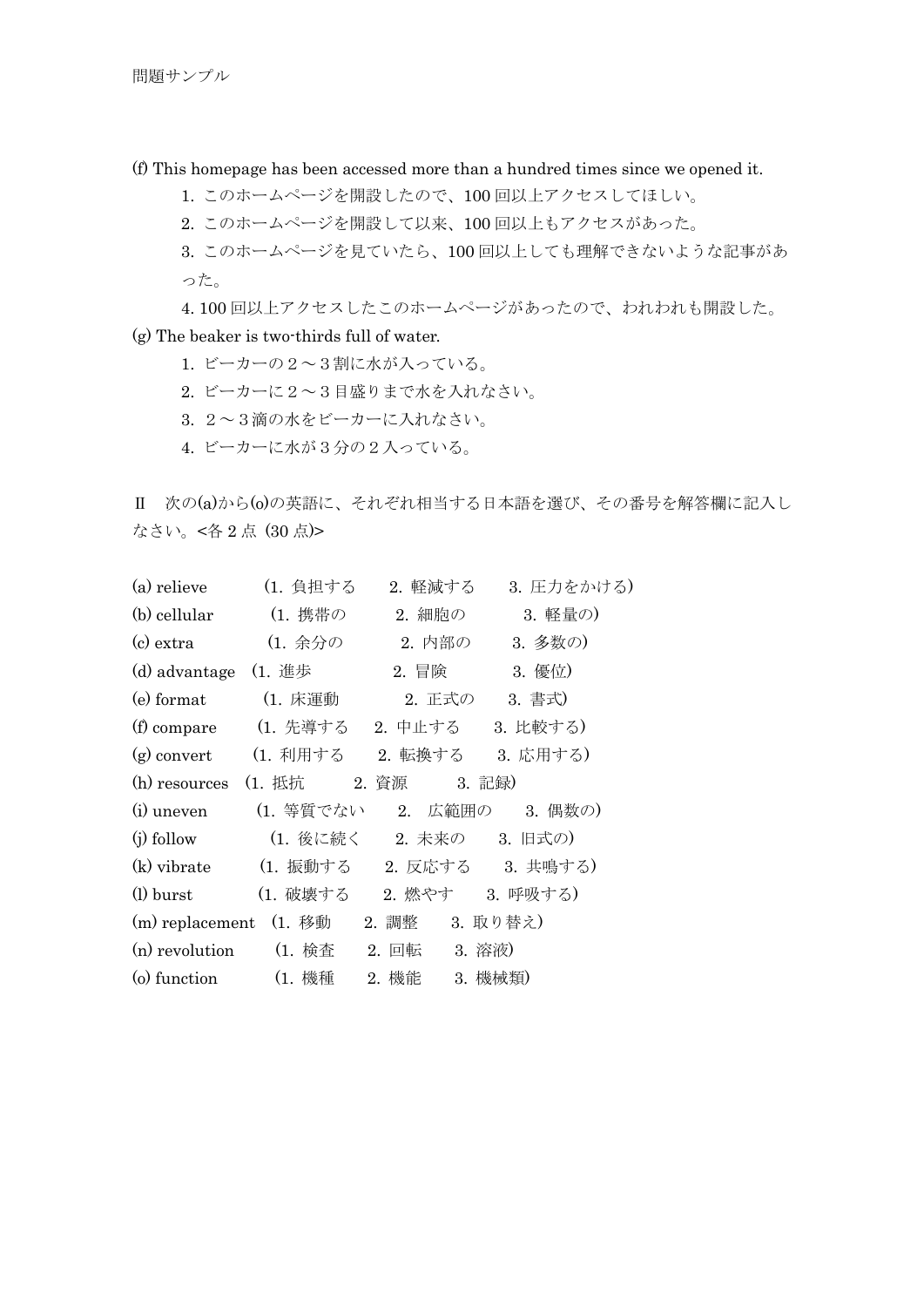問題サンプル

Ⅲ 次の(a)から(e)につづく英文として、最も適当なものを下の1から5より選び、その番 号を解答欄に記入しなさい。なお、1から5は1回しか使えません。<各 3 点 (15 点)>

(a) The printer is used for printing the data

(b) Digestion starts in your mouth

(c) The infrared sensor detects

(d) The word radar comes

(e) A CD-ROM is a disk

1. that you see on the screen.

2. persons approaching the entrance door.

3. when food is chewed.

4. on which a large amount of data is stored.

5. from the initial letters of radio detection and ranging.

Ⅳ 次の各英文の( )に入れるのに最も適切な語を下の1から5より選び、その番号を解答欄 に記入しなさい。なお、1から5の各語は1回しか使えません。<各 3 点 (15 点)>

| (a) Alcohol is $($ ) used in car engines, usually with gasoline.         |
|--------------------------------------------------------------------------|
| (b) A layer is a $($ ) of some material laid over a surface.             |
| (c) The clock is $($ $)$ to within one or two seconds a month.           |
| (d) A screwdriver is a $($ $)$ used to tighten or loosen screws.         |
| (e) Solar power is still $($ $)$ expensive to be used in power stations. |
|                                                                          |

1. thickness 2. tool 3. accurate 4. being 5. too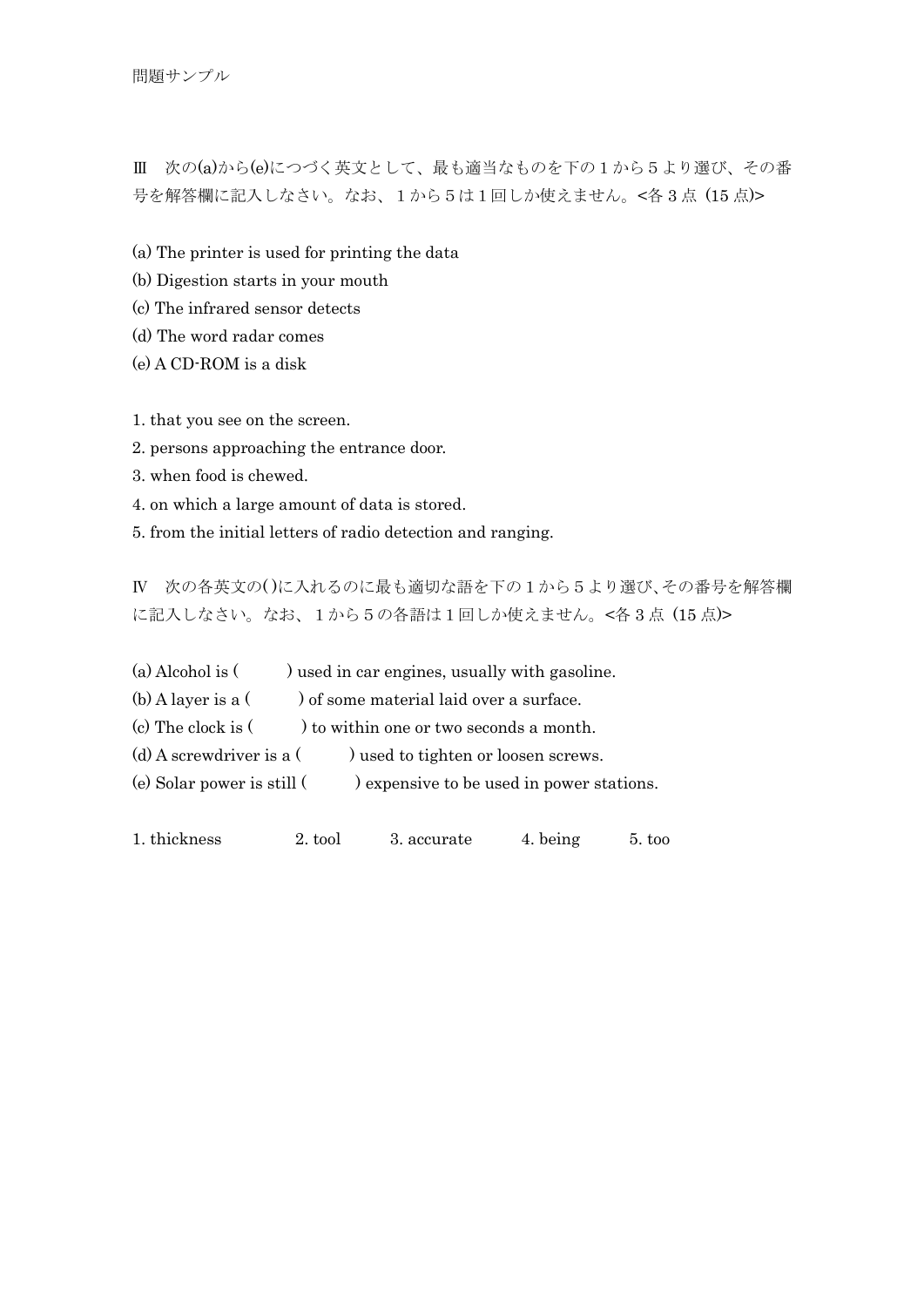Ⅴ 次の各英文を完成させるために、それぞれの1から3より最も適切な語を選び、その 番号を解答欄に記入しなさい。<各 4 点 (20 点)>

(a) Computer-controlled machines in factories are sometimes called industrial (1. lines 2. products 3. robots).

(b) Amplification means making weak electrical signals (1. larger 2. stronger 3. wider).

(c) A large (1. area 2. mountain 3. lake) of land is now at high risk of becoming desert.

(d) Pure water (1. weight 2. weighs 3. weighted) one kilogram per liter.

(e) Finish well to make the surface  $(1. \text{ smooth } 2. \text{ rough } 3. \text{ tight})$ .

Ⅵ 次の(a)から(e)がそれぞれ正しい意味を表すように、和文を参考にして( )に入れるのに 最も適切な語を下の1から 10 より選び、その番号を解答欄に記入しなさい。<各 4 点 (20 点)>

(a) To prevent electrical shock, disconnect the power cable  $($ ) touching the unit. 感電するといけないので、まずユニットの電源を抜いておくこと。

 $(b)$  Be careful  $($ ) contaminate the balance with chemicals. 天秤に薬品が付かないように注意しなさい。

(c) IC recorders do not ( ) cassette tapes or disks.

ICレコーダには、テープやディスクは必要ない。

(d) The angle of incidence is  $($ ) to the angle of reflection. 入射角は反射角に……。

(e) An increase in  $($ ) is called acceleration. 加速は、……の増加である。

| 1. after  | 2. equal  | 3. necessary | 4. speed  | 5. require  |
|-----------|-----------|--------------|-----------|-------------|
| 6. before | 7. engine | 8. do not    | 9. not to | 10. against |